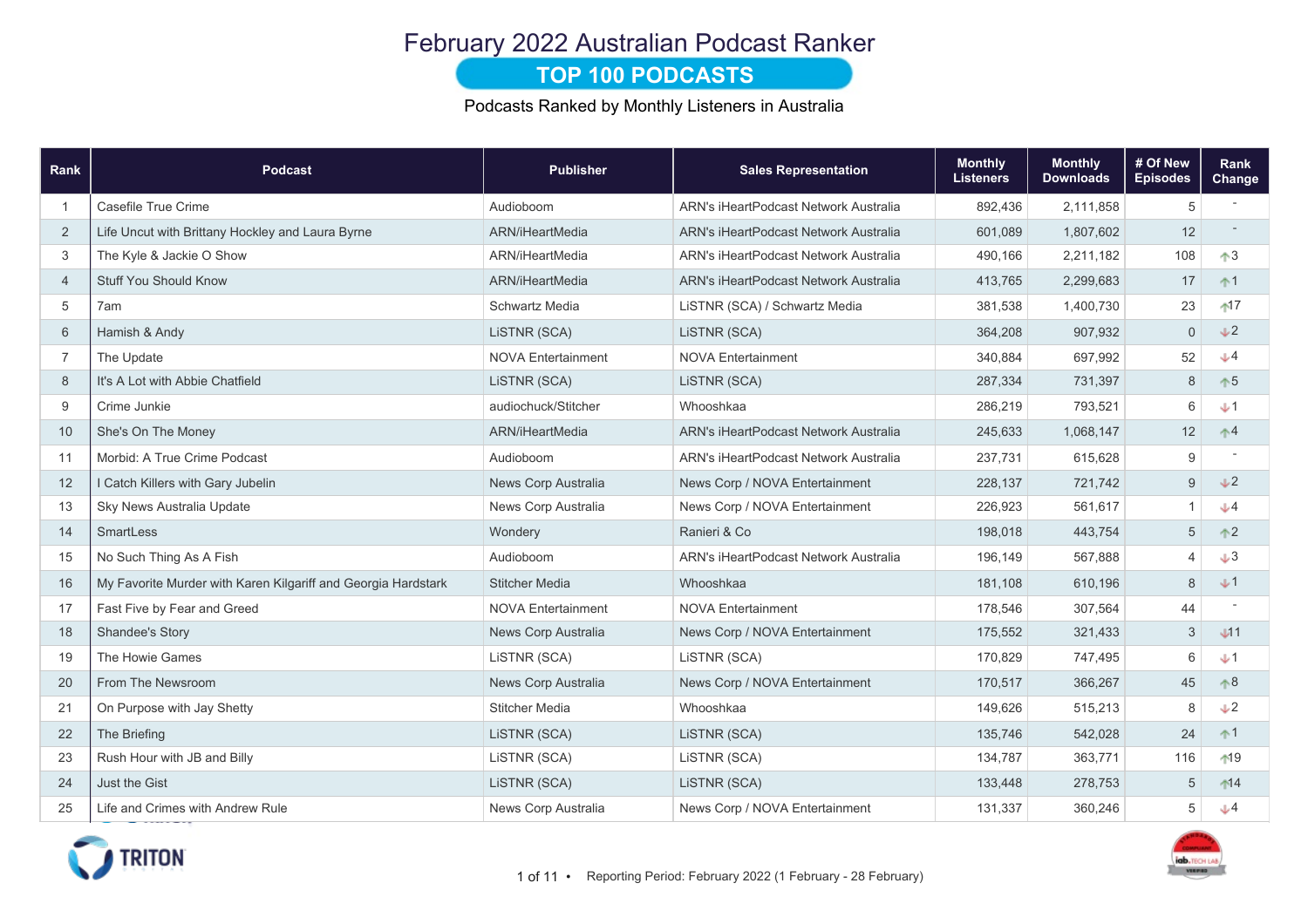## TOP 100 PODCASTS

| Rank | <b>Podcast</b>                                   | <b>Publisher</b>          | <b>Sales Representation</b>                  | <b>Monthly</b><br><b>Listeners</b> | <b>Monthly</b><br><b>Downloads</b> | # Of New<br><b>Episodes</b> | Rank<br>Change |
|------|--------------------------------------------------|---------------------------|----------------------------------------------|------------------------------------|------------------------------------|-----------------------------|----------------|
| 26   | Please Explain                                   | Nine Publishing           | <b>Nine</b>                                  | 119,795                            | 469,539                            | 23                          | $\uparrow$ 5   |
| 27   | The Marty Sheargold Show - Triple M Melbourne    | LISTNR (SCA)              | LISTNR (SCA)                                 | 116,058                            | 346,314                            | 70                          | $+13$          |
| 28   | Chat 10 Looks 3                                  | <b>DM Podcasts</b>        | <b>NOVA Entertainment</b>                    | 115,878                            | 265,339                            | $\overline{1}$              | $+8$           |
| 29   | The Mindset Mentor                               | ARN/iHeartMedia           | ARN's iHeartPodcast Network Australia        | 110,725                            | 551,071                            | 17                          | $\sqrt{5}$     |
| 30   | Toni and Ryan                                    | ARN/iHeartMedia           | <b>ARN's iHeartPodcast Network Australia</b> | 107,135                            | 326,918                            | 16                          | $\uparrow$ 3   |
| 31   | <b>Behind the Bastards</b>                       | ARN/iHeartMedia           | ARN's iHeartPodcast Network Australia        | 106,730                            | 339,465                            | 12                          | $+1$           |
| 32   | Freakonomics Radio                               | <b>Stitcher Media</b>     | Whooshkaa                                    | 97,355                             | 312,229                            | $\overline{4}$              | $\downarrow$ 5 |
| 33   | Last Podcast On The Left                         | <b>Stitcher Media</b>     | Whooshkaa                                    | 96,323                             | 685,514                            | 8                           | Debut          |
| 34   | 99% Invisible                                    | <b>Stitcher Media</b>     | Whooshkaa                                    | 94,210                             | 238,942                            | $\overline{4}$              | $\uparrow$ 1   |
| 35   | <b>Equity Mates Investing Podcast</b>            | <b>Equity Mates Media</b> | Acast                                        | 92,128                             | 326,443                            | 12                          | $\uparrow$ 4   |
| 36   | Conan O'Brien Needs A Friend                     | <b>Stitcher Media</b>     | Whooshkaa                                    | 91,000                             | 252,650                            | 10                          | $+7$           |
| 37   | The Scorecard with Liam Flanagan                 | LISTNR (SCA)              | LISTNR (SCA)                                 | 90,564                             | 133,960                            | 20                          | Return         |
| 38   | The Betoota Advocate Podcast                     | <b>DM Podcasts</b>        | <b>NOVA Entertainment</b>                    | 87,767                             | 193,148                            | 9                           | $+56$          |
| 39   | <b>Super Soul</b>                                | <b>Stitcher Media</b>     | Whooshkaa                                    | 83,722                             | 363,384                            | $\overline{4}$              | $+9$           |
| 40   | <b>IMPAULSIVE</b>                                | ARN/iHeartMedia           | <b>ARN's iHeartPodcast Network Australia</b> | 83,096                             | 154,518                            | 3                           | $+14$          |
| 41   | So Dramatic! with Megan Pustetto                 | <b>NOVA Entertainment</b> | <b>NOVA Entertainment</b>                    | 82,545                             | 287,098                            | 18                          | $^{\text{12}}$ |
| 42   | The Matty Johns podcast                          | News Corp Australia       | News Corp / NOVA Entertainment               | 82,428                             | 215,706                            | 5                           | $+62$          |
| 43   | 2 Bears, 1 Cave with Tom Segura & Bert Kreischer | <b>Stitcher Media</b>     | Whooshkaa                                    | 79,338                             | 132,470                            | $\overline{4}$              | $+6$           |
| 44   | <b>Office Ladies</b>                             | <b>Stitcher Media</b>     | Whooshkaa                                    | 78,795                             | 183,373                            | $\overline{4}$              |                |
| 45   | My Sister's Secrets                              | News Corp Australia       | News Corp / NOVA Entertainment               | 78,618                             | 130,519                            | 6                           | Debut          |
| 46   | 3pm PickUp                                       | ARN/iHeartMedia           | ARN's iHeartPodcast Network Australia        | 71,513                             | 232,979                            | 40                          | Debut          |
| 47   | <b>Hidden Brain</b>                              | <b>Hidden Brain Media</b> | <b>Hidden Brain Media/Stitcher</b>           | 70,801                             | 211,422                            | $\overline{4}$              | $+11$          |
| 48   | Who Killed Bob?                                  | Podshape                  | Podshape                                     | 67,113                             | 143,817                            | 6                           | $+7$           |
| 49   | The National Briefing                            | LISTNR (SCA)              | LISTNR (SCA)                                 | 66,598                             | 133,556                            | 138                         | $+24$          |
| 50   | Matt & Alex - All Day Breakfast                  | LiSTNR (SCA)              | LiSTNR (SCA)                                 | 64,766                             | 197,763                            | 20                          | $+33$          |

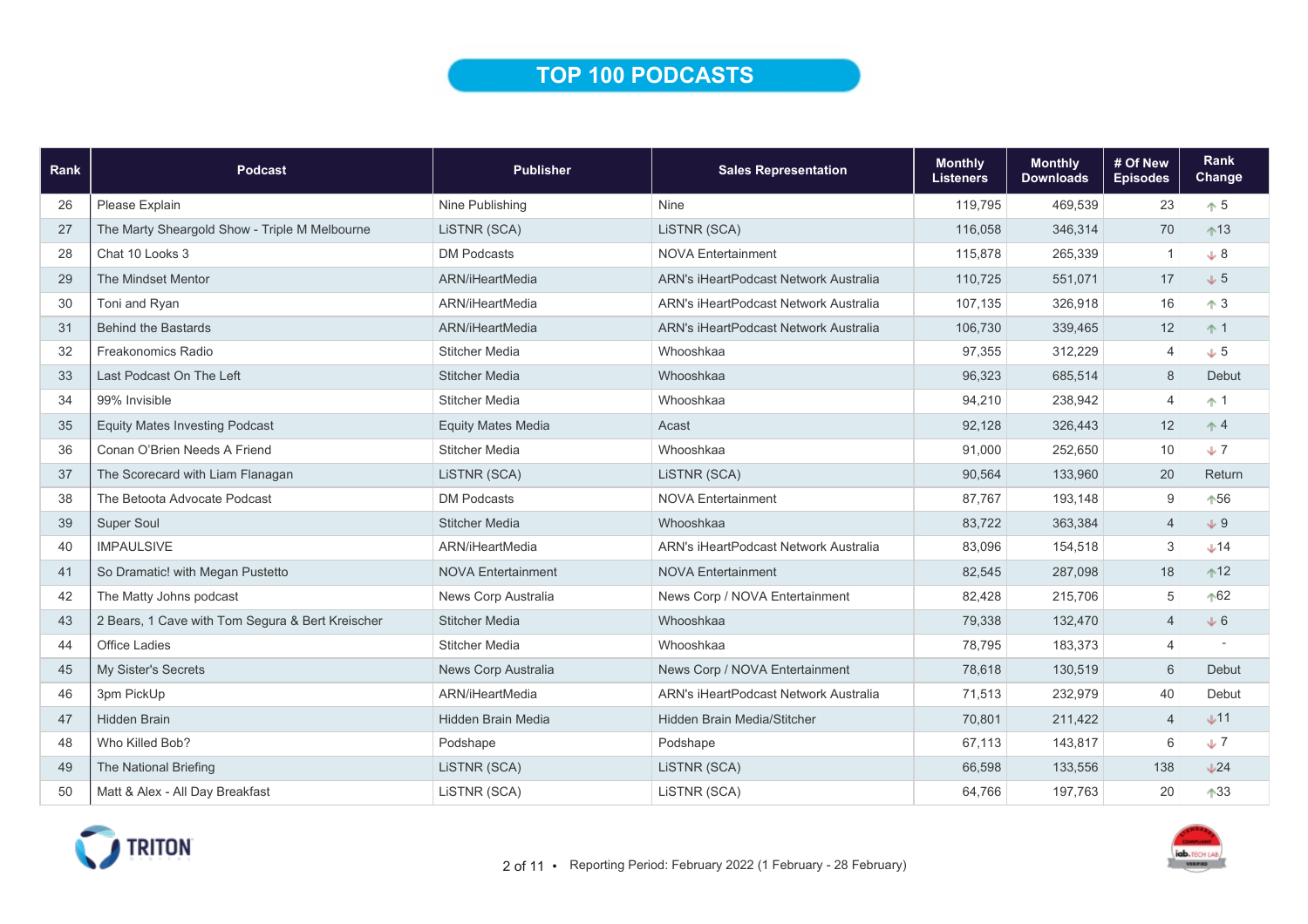## TOP 100 PODCASTS

| <b>Rank</b> | <b>Podcast</b>                                   | <b>Publisher</b>                   | <b>Sales Representation</b>                  | <b>Monthly</b><br><b>Listeners</b> | <b>Monthly</b><br><b>Downloads</b> | # Of New<br><b>Episodes</b> | Rank<br>Change |
|-------------|--------------------------------------------------|------------------------------------|----------------------------------------------|------------------------------------|------------------------------------|-----------------------------|----------------|
| 51          | Ben Fordham Live                                 | Nine Radio                         | <b>Nine</b>                                  | 63,750                             | 328,980                            | 211                         | $+21$          |
| 52          | Fake Doctors, Real Friends with Zach and Donald  | ARN/iHeartMedia                    | ARN's iHeartPodcast Network Australia        | 63,571                             | 163,449                            | $\overline{4}$              | $\uparrow$ 3   |
| 53          | Motley Fool Money                                | LISTNR (SCA)                       | LISTNR (SCA)                                 | 62,311                             | 231,082                            | 13                          | $J$ 4          |
| 54          | The Diary Of A CEO by Steven Bartlett            | Audioboom                          | <b>ARN's iHeartPodcast Network Australia</b> | 61,787                             | 129,303                            | 8                           | $14$           |
| 55          | <b>Nine News</b>                                 | Nine Radio                         | <b>Nine</b>                                  | 61,771                             | 120,668                            | 151                         | Debut          |
| 56          | The Chaser Report                                | The Chaser                         | Acast                                        | 61,697                             | 332,489                            | 40                          | $\uparrow 5$   |
| 57          | What the Flux                                    | <b>NOVA Entertainment</b>          | <b>NOVA Entertainment</b>                    | 61,377                             | 149,593                            | 22                          | Return         |
| 58          | Stuff They Don't Want You To Know                | ARN/iHeartMedia                    | ARN's iHeartPodcast Network Australia        | 60,329                             | 302,824                            | 22                          | J <sub>4</sub> |
| 59          | <b>SEN Breakfast</b>                             | Sports Entertainment Network (SEN) | Sports Entertainment Network (SEN)           | 59.400                             | 803.847                            | 156                         | $+27$          |
| 60          | RedHanded                                        | Audioboom                          | <b>ARN's iHeartPodcast Network Australia</b> | 58,347                             | 150,728                            | $6\,$                       | $\sqrt{12}$    |
| 61          | Who the Hell is Hamish?                          | News Corp Australia                | News Corp / NOVA Entertainment               | 58,268                             | 86,082                             | $\overline{2}$              | 169            |
| 62          | I Don't Know About That                          | ARN/iHeartMedia                    | <b>ARN's iHeartPodcast Network Australia</b> | 58,225                             | 123,108                            | $9\,$                       | J4             |
| 63          | I've Got News For You                            | News Corp Australia                | News Corp / NOVA Entertainment               | 57,803                             | 69,315                             | 20                          | Debut          |
| 64          | This Is Important                                | ARN/iHeartMedia                    | <b>ARN's iHeartPodcast Network Australia</b> | 57,402                             | 130,497                            | $\overline{4}$              | J2             |
| 65          | Jase & Lauren                                    | ARN/iHeartMedia                    | <b>ARN's iHeartPodcast Network Australia</b> | 55,753                             | 425,215                            | 57                          | $143$          |
| 66          | Something Was Wrong                              | audiochuck/Stitcher                | Whooshkaa                                    | 54,885                             | 144,287                            | 5                           | J14            |
| 67          | Whateley                                         | Sports Entertainment Network (SEN) | Sports Entertainment Network (SEN)           | 54,787                             | 724,178                            | 129                         | $-64$          |
| 68          | The School of Greatness                          | Wondery                            | Ranieri & Co                                 | 54,105                             | 360,546                            | 12                          | J17            |
| 69          | The Imperfects                                   | ARN/iHeartMedia                    | <b>ARN's iHeartPodcast Network Australia</b> | 53,169                             | 102,607                            | $\mathbf 0$                 | 124            |
| 70          | Robin, Terry, & Kip                              | ARN/iHeartMedia                    | ARN's iHeartPodcast Network Australia        | 52,038                             | 82,311                             | 73                          | Return         |
| 71          | The Fighter & The Kid                            | ARN/iHeartMedia                    | ARN's iHeartPodcast Network Australia        | 51,669                             | 163.025                            | 8                           | J              |
| 72          | Somehow Related with Dave O'Neil & Glenn Robbins | ARN/iHeartMedia                    | ARN's iHeartPodcast Network Australia        | 50,434                             | 130.889                            | 5                           | $+3$           |
| 73          | Will & Woody                                     | ARN/iHeartMedia                    | <b>ARN's iHeartPodcast Network Australia</b> | 50,024                             | 120,910                            | 64                          | $\uparrow$ 3   |
| 74          | The Happiness Lab with Dr. Laurie Santos         | ARN/iHeartMedia                    | <b>ARN's iHeartPodcast Network Australia</b> | 49,998                             | 133,615                            | 3                           | $+11$          |
| 75          | The West Live                                    | <b>West Australian Newspapers</b>  | West Australian Newspapers                   | 49.798                             | 104,279                            | 285                         | Return         |

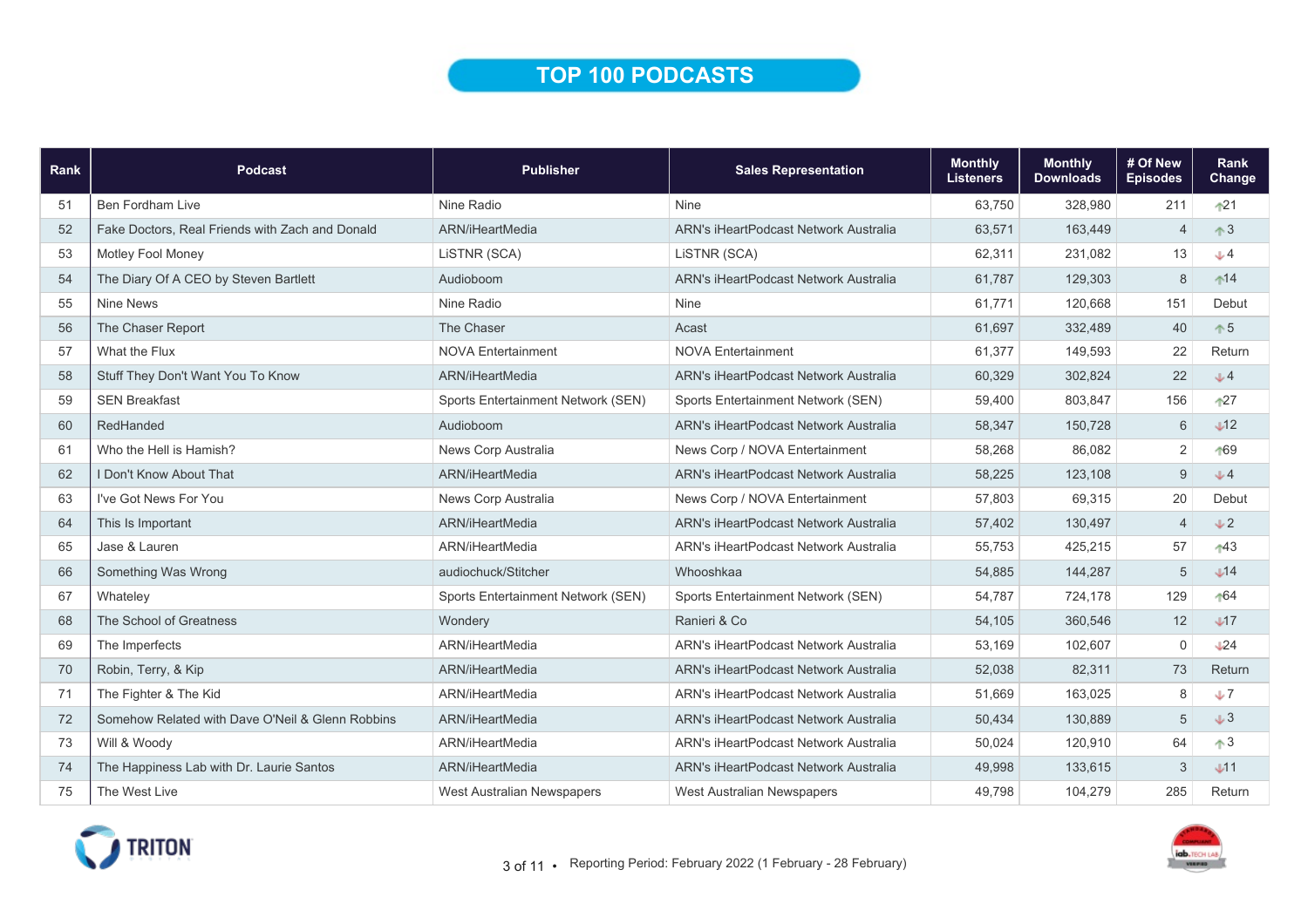## TOP 100 PODCASTS

| Rank | <b>Podcast</b>                                    | <b>Publisher</b>          | <b>Sales Representation</b>           | <b>Monthly</b><br><b>Listeners</b> | <b>Monthly</b><br><b>Downloads</b> | # Of New<br><b>Episodes</b> | <b>Rank</b><br>Change |
|------|---------------------------------------------------|---------------------------|---------------------------------------|------------------------------------|------------------------------------|-----------------------------|-----------------------|
| 76   | The Space                                         | <b>NOVA Entertainment</b> | <b>NOVA Entertainment</b>             | 49,720                             | 167.153                            | 50                          | $\downarrow$ 33       |
| 77   | <b>Drama Queens</b>                               | ARN/iHeartMedia           | ARN's iHeartPodcast Network Australia | 49,409                             | 114,279                            | 6                           | $\sqrt{12}$           |
| 78   | <b>WTF with Marc Maron Podcast</b>                | <b>Stitcher Media</b>     | Whooshkaa                             | 49,148                             | 188,689                            | 13                          | L28                   |
| 79   | This Is Actually Happening                        | Wondery                   | Ranieri & Co                          | 48,796                             | 144,118                            | 6                           | $\sqrt{22}$           |
| 80   | Daily Telegraph - News Feed                       | News Corp Australia       | News Corp / NOVA Entertainment        | 48,112                             | 77,257                             | 29                          | 165                   |
| 81   | Kate, Tim & Joel                                  | <b>NOVA Entertainment</b> | <b>NOVA Entertainment</b>             | 47,145                             | 795,467                            | 45                          | $\sqrt{47}$           |
| 82   | The Generation Why Podcast                        | Wondery                   | Ranieri & Co                          | 46,517                             | 131,261                            | 5                           | $\sqrt{12}$           |
| 83   | Your Mom's House with Christina P. and Tom Segura | <b>Stitcher Media</b>     | Whooshkaa                             | 46,421                             | 110,298                            | $\overline{4}$              | $+6$                  |
| 84   | The Ray Hadley Morning Show                       | Nine Radio                | <b>Nine</b>                           | 46,247                             | 188,333                            | 94                          | $\sqrt{25}$           |
| 85   | Even the Rich                                     | Wondery                   | Ranieri & Co                          | 45,548                             | 149,042                            | 11                          | $\sqrt{25}$           |
| 86   | Chrissie, Sam & Browny                            | <b>NOVA Entertainment</b> | <b>NOVA Entertainment</b>             | 43,825                             | 340,293                            | 37                          | $+11$                 |
| 87   | The Australian's Money Cafe                       | News Corp Australia       | News Corp / NOVA Entertainment        | 43,815                             | 96,290                             | 5                           | $\downarrow$ 13       |
| 88   | <b>Business Wars</b>                              | Wondery                   | Ranieri & Co                          | 43,227                             | 163,384                            | 5                           | $\downarrow$ 10       |
| 89   | The Rise & Conquer Podcast with Georgie Stevenson | ARN/iHeartMedia           | ARN's iHeartPodcast Network Australia | 42,328                             | 124,274                            | 3                           | $+9$                  |
| 90   | <b>Against The Odds</b>                           | Wondery                   | Ranieri & Co                          | 41,811                             | 106,096                            | 5                           | $^{\ast}10$           |
| 91   | Murder, Mystery & Makeup                          | Audioboom                 | ARN's iHeartPodcast Network Australia | 41,201                             | 81,538                             | $\overline{4}$              | $^{\ast 28}$          |
| 92   | Ologies with Alie Ward                            | Stitcher Media            | Whooshkaa                             | 40,963                             | 100.675                            | 5                           | $\bigcup$ 10          |
| 93   | Anatomy of Murder                                 | audiochuck/Stitcher       | Whooshkaa                             | 40,266                             | 97,482                             | 5                           | $\uparrow 4$          |
| 94   | Lore                                              | ARN/iHeartMedia           | ARN's iHeartPodcast Network Australia | 40,215                             | 146,447                            | $\overline{\mathcal{L}}$    | $+3$                  |
| 95   | True Crime Garage                                 | <b>Stitcher Media</b>     | Whooshkaa                             | 40,121                             | 131,260                            | 8                           | J6                    |
| 96   | The Minds of Madness - True Crime Stories         | Wondery                   | Ranieri & Co                          | 39,257                             | 98,691                             | $\overline{2}$              | $\sqrt{25}$           |
| 97   | The Rush Hour with Gus, Jude & Wendell            | LISTNR (SCA)              | LISTNR (SCA)                          | 38,984                             | 105,104                            | 71                          | Return                |
| 98   | Murder With My Husband                            | ARN/iHeartMedia           | ARN's iHeartPodcast Network Australia | 38,955                             | 87,191                             | $\overline{\mathcal{L}}$    | $*20$                 |
| 99   | Zane and Heath: Unfiltered                        | Audioboom                 | ARN's iHeartPodcast Network Australia | 38,440                             | 76,445                             | $\overline{4}$              | $+4$                  |
| 100  | <b>Revisionist History</b>                        | ARN/iHeartMedia           | ARN's iHeartPodcast Network Australia | 38,312                             | 99,148                             |                             | $\sqrt{12}$           |



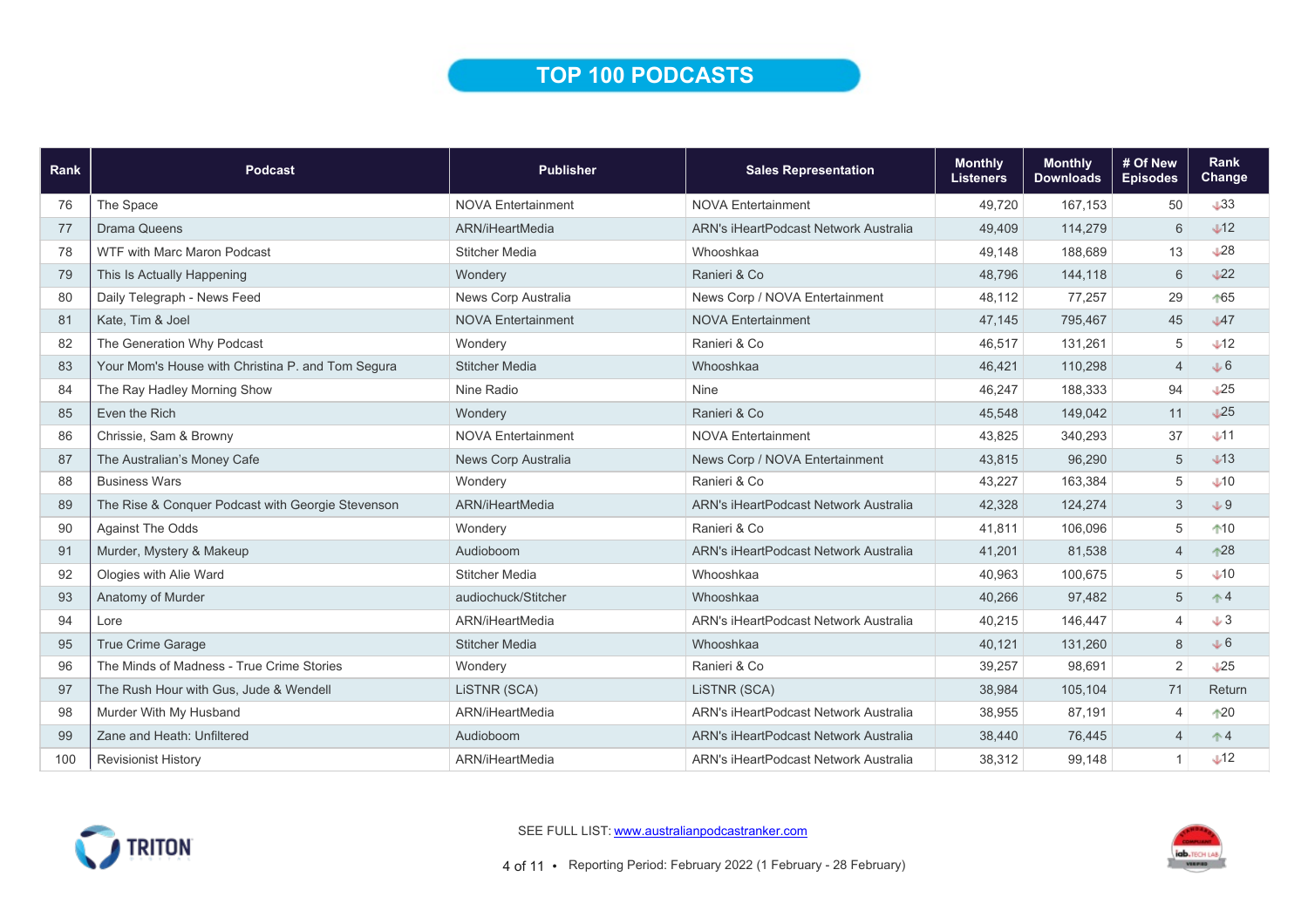## February 2022 Australian Podcast Ranker

#### AUSTRALIAN-MADE TOP 100 PODCASTS

Australian Made Podcasts Ranked by Monthly Listeners in Australia

| Rank           | <b>Podcast</b>                                   | <b>Publisher</b>          | <b>Sales Representation</b>           | <b>Monthly</b><br><b>Listeners</b> | <b>Monthly</b><br><b>Downloads</b> | # Of New<br><b>Episodes</b> | Rank<br>Change           |
|----------------|--------------------------------------------------|---------------------------|---------------------------------------|------------------------------------|------------------------------------|-----------------------------|--------------------------|
| -1             | Casefile True Crime                              | Audioboom                 | ARN's iHeartPodcast Network Australia | 892,436                            | 2,111,858                          | 5                           | $\overline{\phantom{a}}$ |
| 2              | Life Uncut with Brittany Hockley and Laura Byrne | ARN/iHeartMedia           | ARN's iHeartPodcast Network Australia | 601,089                            | 1,807,602                          | 12                          |                          |
| 3              | The Kyle & Jackie O Show                         | ARN/iHeartMedia           | ARN's iHeartPodcast Network Australia | 490,166                            | 2,211,182                          | 108                         | $\uparrow$ 2             |
| $\overline{4}$ | 7am                                              | Schwartz Media            | LISTNR (SCA) / Schwartz Media         | 381,538                            | 1,400,730                          | 23                          | $+11$                    |
| 5              | Hamish & Andy                                    | LiSTNR (SCA)              | LISTNR (SCA)                          | 364,208                            | 907,932                            | $\mathbf 0$                 | $+1$                     |
| 6              | The Update                                       | <b>NOVA Entertainment</b> | <b>NOVA Entertainment</b>             | 340,884                            | 697,992                            | 52                          | $+3$                     |
| $\overline{7}$ | It's A Lot with Abbie Chatfield                  | LISTNR (SCA)              | LISTNR (SCA)                          | 287,334                            | 731,397                            | 8                           | $\uparrow$ 2             |
| 8              | She's On The Money                               | ARN/iHeartMedia           | ARN's iHeartPodcast Network Australia | 245,633                            | 1,068,147                          | 12                          | $\uparrow$ 2             |
| 9              | I Catch Killers with Gary Jubelin                | News Corp Australia       | News Corp / NOVA Entertainment        | 228,137                            | 721,742                            | 9                           | $+1$                     |
| 10             | Sky News Australia Update                        | News Corp Australia       | News Corp / NOVA Entertainment        | 226,923                            | 561,617                            | $\overline{1}$              | $+3$                     |
| 11             | Fast Five by Fear and Greed                      | <b>NOVA Entertainment</b> | <b>NOVA Entertainment</b>             | 178,546                            | 307,564                            | 44                          |                          |
| 12             | Shandee's Story                                  | News Corp Australia       | News Corp / NOVA Entertainment        | 175,552                            | 321,433                            | 3                           | $+6$                     |
| 13             | The Howie Games                                  | LISTNR (SCA)              | LISTNR (SCA)                          | 170,829                            | 747,495                            | $6\,$                       | $+1$                     |
| 14             | From The Newsroom                                | News Corp Australia       | News Corp / NOVA Entertainment        | 170,517                            | 366,267                            | 45                          | $\uparrow$ 4             |
| 15             | The Briefing                                     | LISTNR (SCA)              | LISTNR (SCA)                          | 135,746                            | 542,028                            | 24                          | $+1$                     |
| 16             | Rush Hour with JB and Billy                      | LISTNR (SCA)              | LISTNR (SCA)                          | 134,787                            | 363,771                            | 116                         | $+10$                    |
| 17             | Just the Gist                                    | LiSTNR (SCA)              | LISTNR (SCA)                          | 133,448                            | 278,753                            | 5                           | $\uparrow$ 5             |
| 18             | Life and Crimes with Andrew Rule                 | News Corp Australia       | News Corp / NOVA Entertainment        | 131,337                            | 360,246                            | 5                           | $J$ 4                    |
| 19             | Please Explain                                   | Nine Publishing           | Nine                                  | 119,795                            | 469,539                            | 23                          |                          |
| 20             | The Marty Sheargold Show - Triple M Melbourne    | LISTNR (SCA)              | LISTNR (SCA)                          | 116,058                            | 346,314                            | 70                          | $+4$                     |
| 21             | Chat 10 Looks 3                                  | DM Podcasts               | <b>NOVA Entertainment</b>             | 115,878                            | 265,339                            | $\overline{1}$              | $\downarrow 8$           |
| 22             | Toni and Ryan                                    | ARN/iHeartMedia           | ARN's iHeartPodcast Network Australia | 107,135                            | 326,918                            | 16                          | $\sqrt{2}$               |
| 23             | <b>Equity Mates Investing Podcast</b>            | <b>Equity Mates Media</b> | Acast                                 | 92,128                             | 326,443                            | 12                          |                          |
| 24             | The Scorecard with Liam Flanagan                 | LISTNR (SCA)              | LISTNR (SCA)                          | 90,564                             | 133,960                            | 20                          | $+103$                   |
| 25             | The Betoota Advocate Podcast                     | <b>DM Podcasts</b>        | <b>NOVA Entertainment</b>             | 87,767                             | 193,148                            | 9                           | $+25$                    |



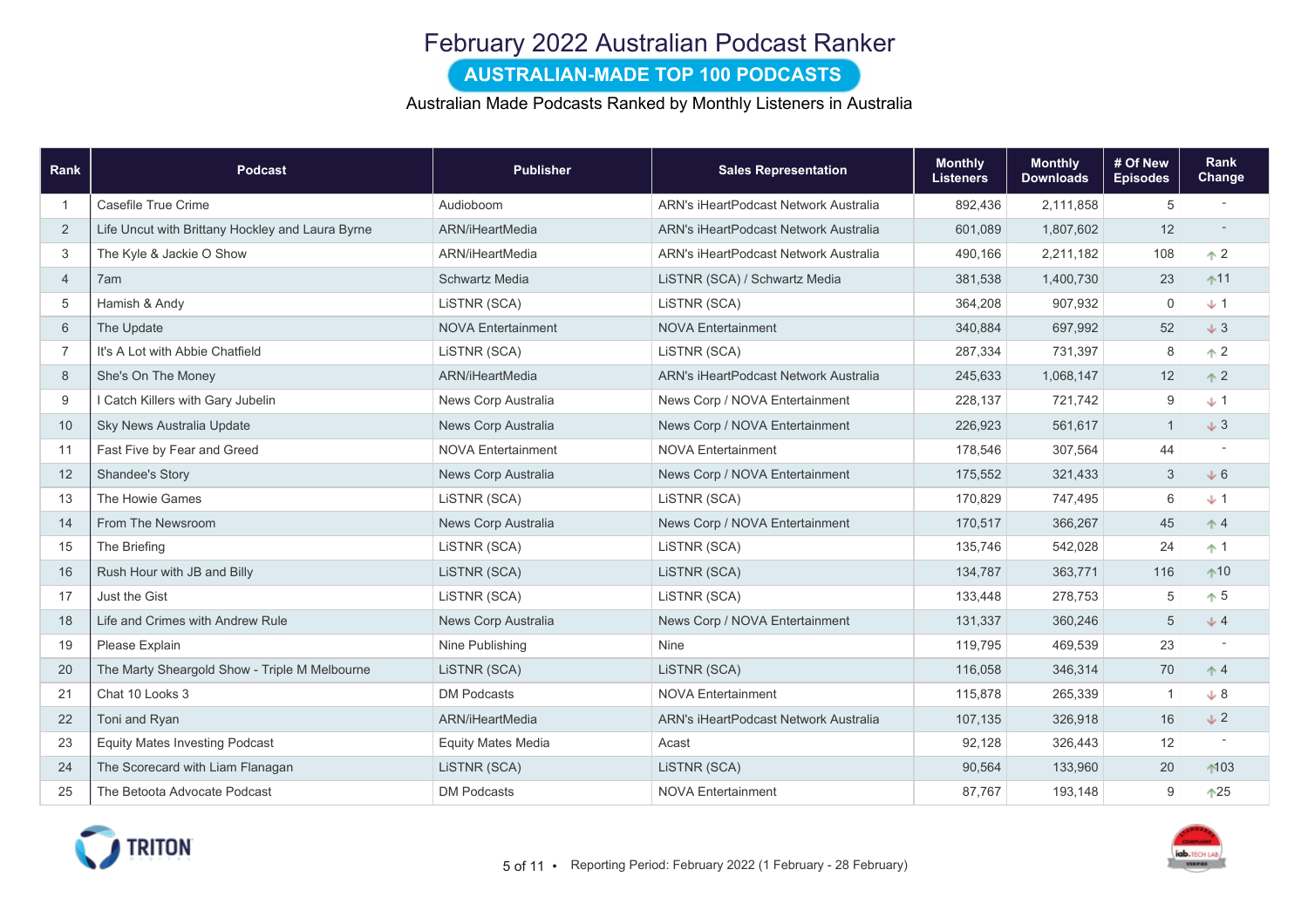### AUSTRALIAN-MADE TOP 100 PODCASTS

| Rank | <b>Podcast</b>                                   | <b>Publisher</b>                   | <b>Sales Representation</b>           | <b>Monthly</b><br><b>Listeners</b> | <b>Monthly</b><br><b>Downloads</b> | # Of New<br><b>Episodes</b> | Rank<br>Change  |
|------|--------------------------------------------------|------------------------------------|---------------------------------------|------------------------------------|------------------------------------|-----------------------------|-----------------|
| 26   | So Dramatic! with Megan Pustetto                 | <b>NOVA Entertainment</b>          | <b>NOVA Entertainment</b>             | 82,545                             | 287,098                            | 18                          | $+6$            |
| 27   | The Matty Johns podcast                          | News Corp Australia                | News Corp / NOVA Entertainment        | 82,428                             | 215,706                            | 5                           | $^{\ast 26}$    |
| 28   | My Sister's Secrets                              | News Corp Australia                | News Corp / NOVA Entertainment        | 78,618                             | 130,519                            | 6                           | Debut           |
| 29   | 3pm PickUp                                       | ARN/iHeartMedia                    | ARN's iHeartPodcast Network Australia | 71,513                             | 232,979                            | 40                          | Return          |
| 30   | Who Killed Bob?                                  | Podshape                           | Podshape                              | 67,113                             | 143,817                            | 6                           | $+5$            |
| 31   | The National Briefing                            | LISTNR (SCA)                       | LISTNR (SCA)                          | 66,598                             | 133,556                            | 138                         | $+14$           |
| 32   | Matt & Alex - All Day Breakfast                  | LISTNR (SCA)                       | LiSTNR (SCA)                          | 64,766                             | 197,763                            | 20                          | $14$            |
| 33   | <b>Ben Fordham Live</b>                          | Nine Radio                         | <b>Nine</b>                           | 63,750                             | 328,980                            | 211                         | $\uparrow 5$    |
| 34   | Motley Fool Money                                | LISTNR (SCA)                       | LISTNR (SCA)                          | 62,311                             | 231,082                            | 13                          | J3              |
| 35   | <b>Nine News</b>                                 | Nine Radio                         | <b>Nine</b>                           | 61,771                             | 120,668                            | 151                         | Debut           |
| 36   | The Chaser Report                                | The Chaser                         | Acast                                 | 61,697                             | 332,489                            | 40                          | $+2$            |
| 37   | What the Flux                                    | <b>NOVA Entertainment</b>          | <b>NOVA Entertainment</b>             | 61,377                             | 149,593                            | 22                          | ↑68             |
| 38   | <b>SEN Breakfast</b>                             | Sports Entertainment Network (SEN) | Sports Entertainment Network (SEN)    | 59,400                             | 803,847                            | 156                         | $+10$           |
| 39   | Who the Hell is Hamish?                          | News Corp Australia                | News Corp / NOVA Entertainment        | 58,268                             | 86,082                             | $\sqrt{2}$                  | $126$           |
| 40   | I've Got News For You                            | News Corp Australia                | News Corp / NOVA Entertainment        | 57,803                             | 69,315                             | 20                          | $-106$          |
| 41   | Jase & Lauren                                    | ARN/iHeartMedia                    | ARN's iHeartPodcast Network Australia | 55,753                             | 425,215                            | 57                          | $\uparrow$ 16   |
| 42   | Whateley                                         | Sports Entertainment Network (SEN) | Sports Entertainment Network (SEN)    | 54,787                             | 724,178                            | 129                         | $+24$           |
| 43   | The Imperfects                                   | ARN/iHeartMedia                    | ARN's iHeartPodcast Network Australia | 53,169                             | 102,607                            | $\boldsymbol{0}$            | $\sqrt{15}$     |
| 44   | Robin, Terry, & Kip                              | ARN/iHeartMedia                    | ARN's iHeartPodcast Network Australia | 52,038                             | 82,311                             | 73                          | $+63$           |
| 45   | Somehow Related with Dave O'Neil & Glenn Robbins | ARN/iHeartMedia                    | ARN's iHeartPodcast Network Australia | 50,434                             | 130,889                            | 5                           | $+8$            |
| 46   | Will & Woody                                     | ARN/iHeartMedia                    | ARN's iHeartPodcast Network Australia | 50,024                             | 120,910                            | 64                          | $+4$            |
| 47   | The West Live                                    | West Australian Newspapers         | West Australian Newspapers            | 49,798                             | 104,279                            | 285                         | $\uparrow$ 45   |
| 48   | The Space                                        | <b>NOVA Entertainment</b>          | <b>NOVA Entertainment</b>             | 49,720                             | 167,153                            | 50                          | L21             |
| 49   | Daily Telegraph - News Feed                      | News Corp Australia                | News Corp / NOVA Entertainment        | 48,112                             | 77,257                             | 29                          | $122$           |
| 50   | Kate, Tim & Joel                                 | <b>NOVA Entertainment</b>          | <b>NOVA Entertainment</b>             | 47,145                             | 795,467                            | 45                          | $\downarrow$ 29 |



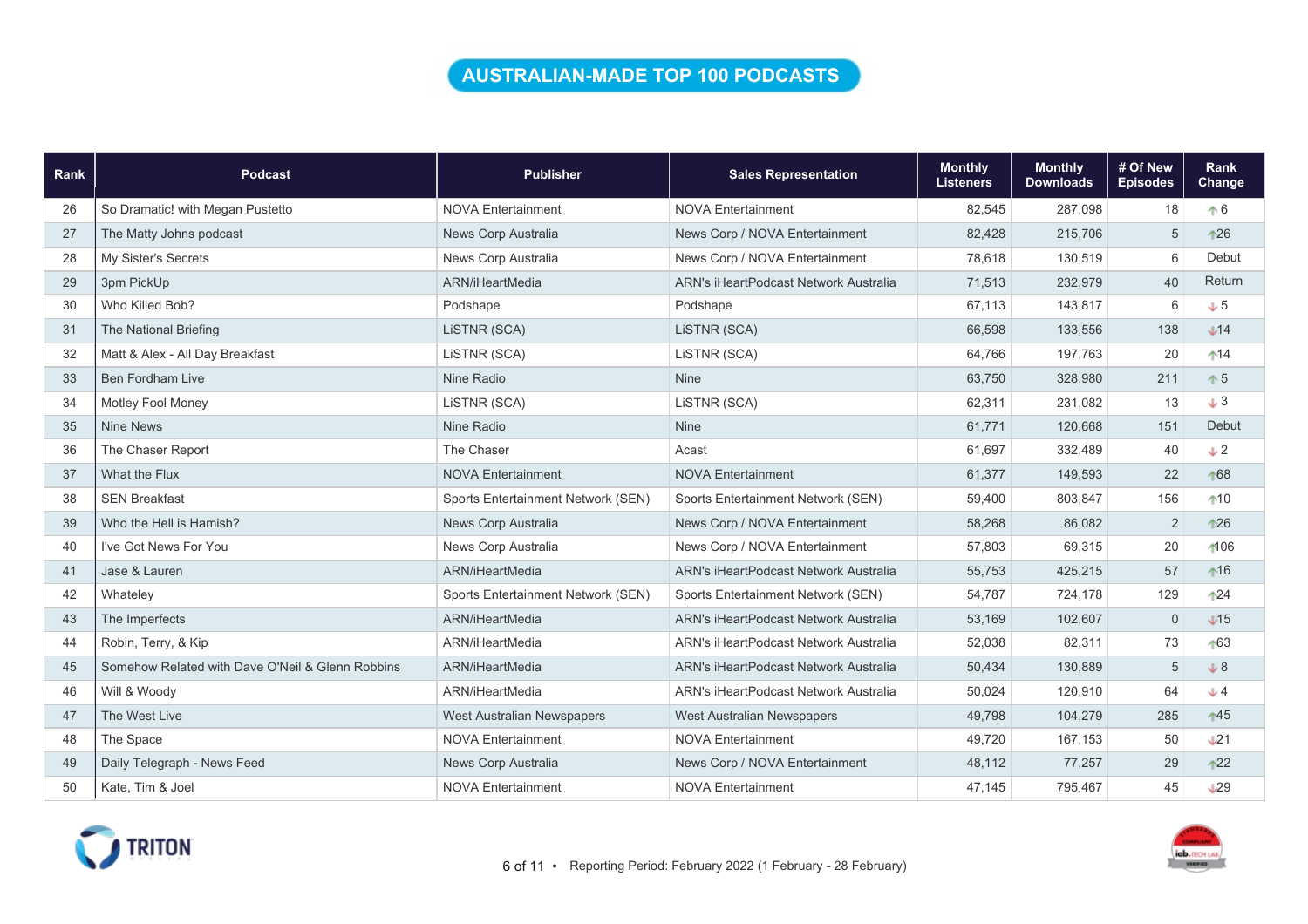### AUSTRALIAN-MADE TOP 100 PODCASTS

| Rank | <b>Podcast</b>                                                   | <b>Publisher</b>                   | <b>Sales Representation</b>           | <b>Monthly</b><br><b>Listeners</b> | <b>Monthly</b><br><b>Downloads</b> | # Of New<br><b>Episodes</b> | Rank<br>Change  |
|------|------------------------------------------------------------------|------------------------------------|---------------------------------------|------------------------------------|------------------------------------|-----------------------------|-----------------|
| 51   | The Ray Hadley Morning Show                                      | Nine Radio                         | <b>Nine</b>                           | 46,247                             | 188,333                            | 94                          | $\downarrow$ 18 |
| 52   | Chrissie, Sam & Browny                                           | <b>NOVA Entertainment</b>          | <b>NOVA Entertainment</b>             | 43,825                             | 340,293                            | 37                          | $+11$           |
| 53   | The Australian's Money Cafe                                      | News Corp Australia                | News Corp / NOVA Entertainment        | 43,815                             | 96,290                             | $\sqrt{5}$                  | $+13$           |
| 54   | The Rise & Conquer Podcast with Georgie Stevenson                | ARN/iHeartMedia                    | ARN's iHeartPodcast Network Australia | 42,328                             | 124,274                            | 3                           | $+10$           |
| 55   | The Rush Hour with Gus, Jude & Wendell                           | LiSTNR (SCA)                       | LISTNR (SCA)                          | 38,984                             | 105,104                            | 71                          | $+71$           |
| 56   | Something To Talk About with Samantha Armytage                   | News Corp Australia                | News Corp / NOVA Entertainment        | 36,817                             | 93,290                             | $\overline{4}$              | $\uparrow$ 4    |
| 57   | Triple M Breakfast with MG, Jess & Pagey - 104.9 Triple M Sydney | LiSTNR (SCA)                       | LISTNR (SCA)                          | 36,810                             | 127,007                            | 93                          | ↑39             |
| 58   | Hot Nights with Abbie Chatfield                                  | LISTNR (SCA)                       | LISTNR (SCA)                          | 36,336                             | 83,235                             | 37                          | Debut           |
| 59   | Hamish & Andy's Remembering Project                              | LISTNR (SCA)                       | LISTNR (SCA)                          | 35,937                             | 97,605                             | $\mathbf 0$                 | $+12$           |
| 60   | Healthy-ish                                                      | News Corp Australia                | News Corp / NOVA Entertainment        | 35,933                             | 148,922                            | 21                          | $+11$           |
| 61   | The Sounding Board                                               | Sports Entertainment Network (SEN) | Sports Entertainment Network (SEN)    | 35,572                             | 105,837                            | 9                           | Return          |
| 62   | We Don't Have Time For This                                      | ARN/iHeartMedia                    | ARN's iHeartPodcast Network Australia | 35,366                             | 75,701                             | 8                           | $+44$           |
| 63   | 3AW Breakfast with Ross and Russel                               | Nine Radio                         | <b>Nine</b>                           | 34,398                             | 179,542                            | 183                         | $+1$            |
| 64   | Mornings with Neil Mitchell                                      | Nine Radio                         | <b>Nine</b>                           | 33,836                             | 137,270                            | 164                         | L28             |
| 65   | <b>The Nutrition Couch</b>                                       | ARN/iHeartMedia                    | ARN's iHeartPodcast Network Australia | 33,631                             | 79,851                             | 8                           | $+10$           |
| 66   | Jonesy & Amanda's JAMcast!                                       | ARN/iHeartMedia                    | ARN's iHeartPodcast Network Australia | 33,186                             | 161,798                            | 140                         | $\uparrow$ 7    |
| 67   | Fear and Greed                                                   | <b>NOVA Entertainment</b>          | <b>NOVA Entertainment</b>             | 32,993                             | 189,075                            | 74                          | $+20$           |
| 68   | Carrie & Tommy                                                   | LiSTNR (SCA)                       | LISTNR (SCA)                          | 32,054                             | 92,073                             | 227                         | $+10$           |
| 69   | <b>Hourly News Bulletins</b>                                     | Nine Radio                         | Nine                                  | 31,609                             | 48,414                             | 2,488                       | Debut           |
| 70   | <b>Get Started Investing</b>                                     | <b>Equity Mates Media</b>          | Acast                                 | 31,208                             | 89,125                             | $\overline{4}$              | $\bigcup$ 18    |
| 71   | Your Morning Mantra                                              | Podshape                           | Podshape                              | 31,051                             | 119,755                            | 41                          | $+10$           |
| 72   | Paul Murray Live                                                 | News Corp Australia                | News Corp / NOVA Entertainment        | 30,761                             | 141,737                            | 18                          | $+56$           |
| 73   | Beyond The Likes                                                 | <b>DM Podcasts</b>                 | <b>NOVA Entertainment</b>             | 30,717                             | 53,950                             | $\overline{4}$              | $+3$            |
| 74   | Daily Betoota                                                    | <b>DM Podcasts</b>                 | <b>NOVA Entertainment</b>             | 30,355                             | 63,237                             | 21                          | $\sqrt{45}$     |
| 75   | 6PR Breakfast with Gareth Parker                                 | Nine Radio                         | <b>Nine</b>                           | 30,285                             | 41.717                             | 146                         | ↑69             |



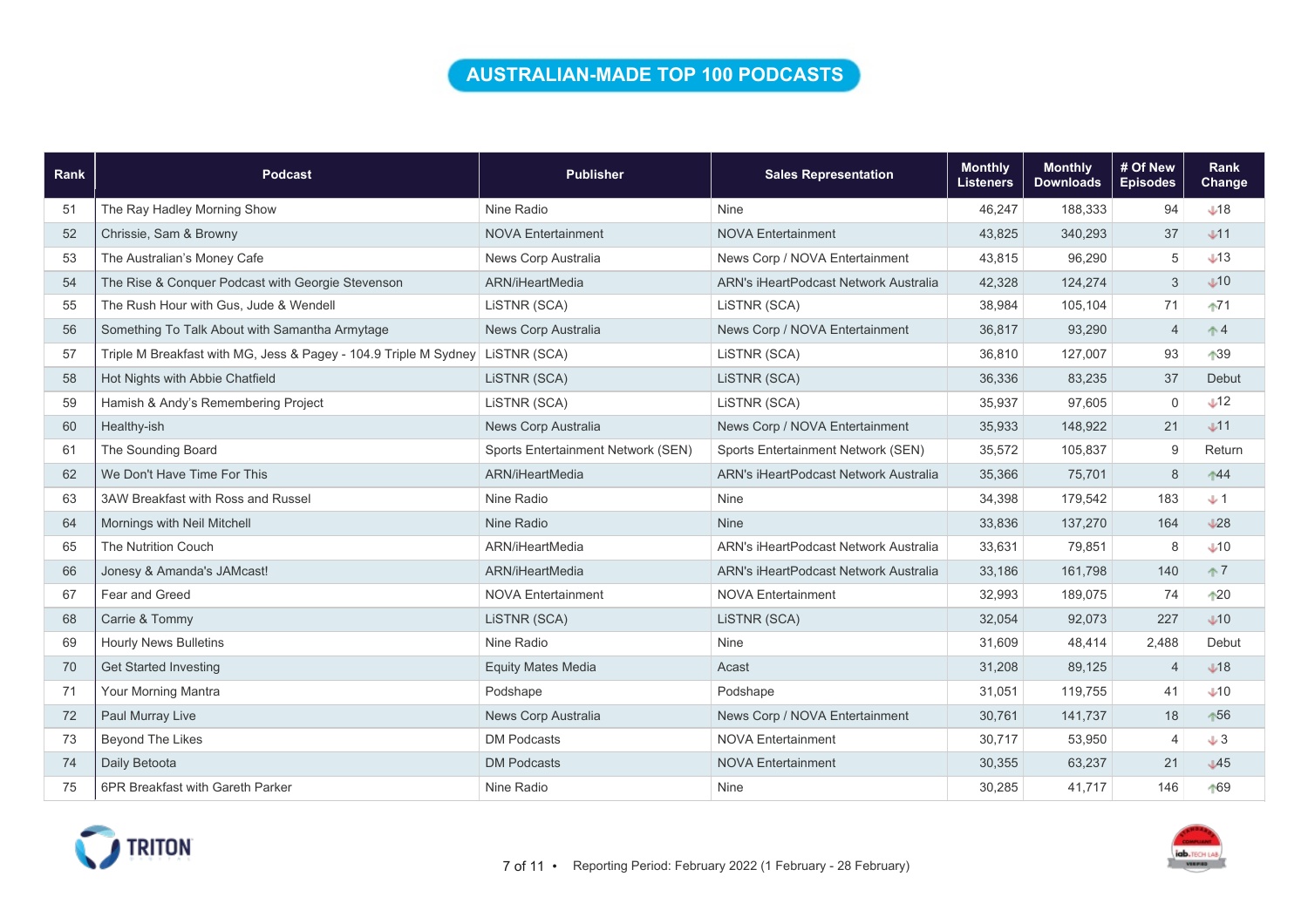### AUSTRALIAN-MADE TOP 100 PODCASTS

| <b>Rank</b> | <b>Podcast</b>                                  | <b>Publisher</b>                   | <b>Sales Representation</b>           | <b>Monthly</b><br><b>Listeners</b> | <b>Monthly</b><br><b>Downloads</b> | # Of New<br><b>Episodes</b> | <b>Rank</b><br><b>Change</b> |
|-------------|-------------------------------------------------|------------------------------------|---------------------------------------|------------------------------------|------------------------------------|-----------------------------|------------------------------|
| 76          | Fitzy & Wippa                                   | <b>NOVA Entertainment</b>          | <b>NOVA Entertainment</b>             | 29,895                             | 192,594                            | 44                          | $+31$                        |
| 77          | <b>FORTY</b>                                    | LiSTNR (SCA)                       | LISTNR (SCA)                          | 28,174                             | 75,141                             | $\overline{7}$              | $+12$                        |
| 78          | Morning Glory with Matty Johns                  | Sports Entertainment Network (SEN) | Sports Entertainment Network (SEN)    | 27,890                             | 49,402                             | 24                          | Return                       |
| 79          | The Wood Life with Sam Wood                     | ARN/iHeartMedia                    | ARN's iHeartPodcast Network Australia | 27,835                             | 61,530                             | 8                           | Debut                        |
| 80          | Credlin                                         | News Corp Australia                | News Corp / NOVA Entertainment        | 26,722                             | 113,502                            | 20                          | Return                       |
| 81          | <b>WILOSOPHY with Wil Anderson</b>              | <b>TOFOP Productions</b>           | Whooshkaa                             | 26,594                             | 110,684                            | $\mathsf{O}\xspace$         | $+42$                        |
| 82          | <b>AIN'T THAT SWELL</b>                         | DM Podcasts                        | <b>NOVA Entertainment</b>             | 26,126                             | 54,050                             | 6                           | $+15$                        |
| 83          | Dr Justin Coulson's Happy Families              | ARN/iHeartMedia                    | ARN's iHeartPodcast Network Australia | 25,311                             | 205,254                            | 20                          | $+17$                        |
| 84          | Triple M Night Shift                            | LISTNR (SCA)                       | LISTNR (SCA)                          | 24,905                             | 76,346                             | 36                          | $+34$                        |
| 85          | The You Project                                 | <b>NOVA Entertainment</b>          | <b>NOVA Entertainment</b>             | 24,662                             | 303,085                            | 30                          | Debut                        |
| 86          | The Goss                                        | Podshape                           | Podshape                              | 24,635                             | 39,286                             | 28                          | $+56$                        |
| 87          | Drive with Joel & Fletch                        | Sports Entertainment Network (SEN) | Sports Entertainment Network (SEN)    | 24,458                             | 281,926                            | 181                         | Return                       |
| 88          | Live Better with Katie Williams                 | LiSTNR (SCA)                       | LISTNR (SCA)                          | 24,281                             | 42,827                             | 16                          | $+24$                        |
| 89          | Fox Sports Audio Bulletin                       | News Corp Australia                | News Corp / NOVA Entertainment        | 24,251                             | 56,963                             | 27                          | $+54$                        |
| 90          | Roo. Ditts & Loz for Breakfast                  | LISTNR (SCA)                       | LISTNR (SCA)                          | 24,241                             | 50,997                             | 62                          | $+51$                        |
| 91          | <b>Cricket Et Cetera</b>                        | News Corp Australia                | News Corp / NOVA Entertainment        | 23,410                             | 50,424                             | 6                           | $+28$                        |
| 92          | The Morning Crew - Hughesy Ed and Erin - 2DayFM | LiSTNR (SCA)                       | LISTNR (SCA)                          | 23,396                             | 98,474                             | 77                          | $+11$                        |
| 93          | The Search                                      | <b>DM Podcasts</b>                 | <b>NOVA Entertainment</b>             | 23,382                             | 32,386                             | $\overline{2}$              | $+26$                        |
| 94          | Decode                                          | <b>DM Podcasts</b>                 | <b>NOVA Entertainment</b>             | 23,326                             | 37,239                             | 9                           | Debut                        |
| 95          | The V8 Sleuth Podcast                           | Motorsport Podcast Network         | Whooshkaa                             | 23,185                             | 53,163                             | $\overline{4}$              | $+5$                         |
| 96          | <b>Money News</b>                               | Nine Radio                         | Nine                                  | 23,066                             | 168,201                            | 75                          | $+20$                        |
| 97          | The Christian O'Connell Breakfast Show          | ARN/iHeartMedia                    | ARN's iHeartPodcast Network Australia | 22,800                             | 131,923                            | 54                          | $+17$                        |
| 98          | The Bolt Report                                 | News Corp Australia                | News Corp / NOVA Entertainment        | 22,788                             | 96,907                             | 17                          | Return                       |
| 99          | <b>6PR Mornings</b>                             | Nine Radio                         | <b>Nine</b>                           | 22,151                             | 37,084                             | 99                          | $+18$                        |
| 100         | The Follow-On                                   | News Corp Australia                | News Corp / NOVA Entertainment        | 21,876                             | 28,381                             | 5                           | $+25$                        |



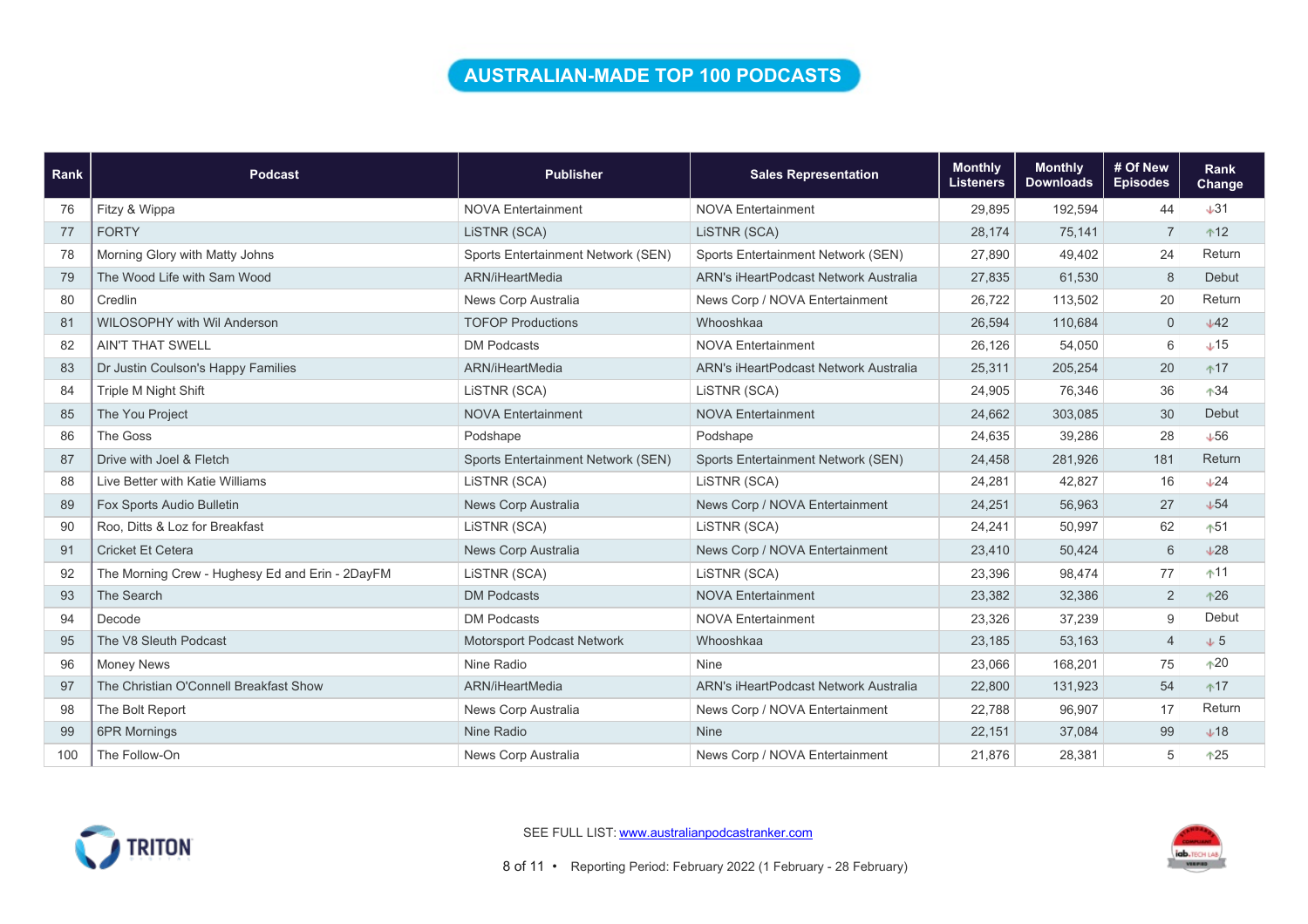# February 2022 Australian Podcast Ranker

#### **TOP 10 PUBLISHERS**

Publishers Ranked by Monthly Listeners in Australia

| Rank           | <b>Publisher</b>          | <b>Sales Representation</b>           | <b>Monthly Listeners</b> | <b>Monthly Downloads</b> | <b>Rank Change</b>       |
|----------------|---------------------------|---------------------------------------|--------------------------|--------------------------|--------------------------|
|                | ARN/iHeartMedia           | ARN's iHeartPodcast Network Australia | 4,029,366                | 18,018,027               |                          |
| $\overline{2}$ | LISTNR (SCA)              | LISTNR (SCA)                          | 2,321,682                | 7,567,184                | $\overline{2}$           |
| 3              | Audioboom                 | ARN's iHeartPodcast Network Australia | 2,227,506                | 6,113,365                | $\overline{\phantom{0}}$ |
| $\overline{4}$ | Stitcher                  | Whooshkaa                             | 2,023,922                | 7,614,502                | $+2$                     |
| 5              | News Corp Australia       | News Corp / NOVA Entertainment        | 1,622,575                | 4,740,601                | $\overline{\phantom{a}}$ |
| 6              | <b>NOVA Entertainment</b> | <b>NOVA Entertainment</b>             | 1,132,032                | 4,797,978                |                          |
| $\overline{7}$ | Wondery                   | Ranieri & Co                          | 921,775                  | 3,332,614                | $\sim$                   |
| 8              | Nine                      | Nine                                  | 719,732                  | 2,968,570                |                          |
| 9              | <b>DM Podcasts</b>        | <b>NOVA Entertainment</b>             | 483,493                  | 1,063,216                | $\overline{\phantom{a}}$ |
| 10             | <b>Schwartz Media</b>     | LISTNR (SCA) / Schwartz Media         | 392,609                  | 1,435,425                |                          |



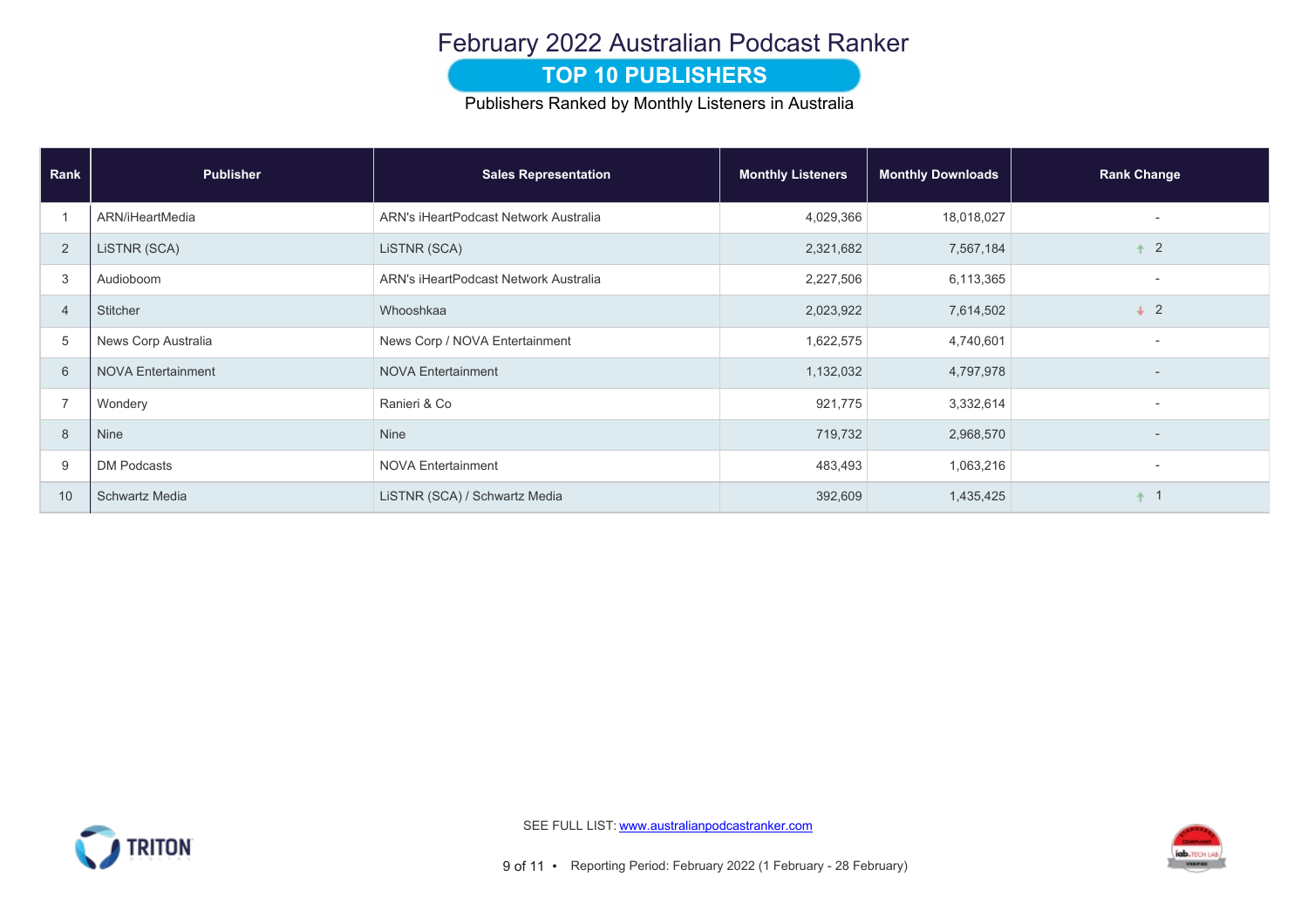# Overall Monthly Downloads from Participating Publishers in the Australian Podcast Ranker

Includes all Measured Podcasts from all Participating Publishers